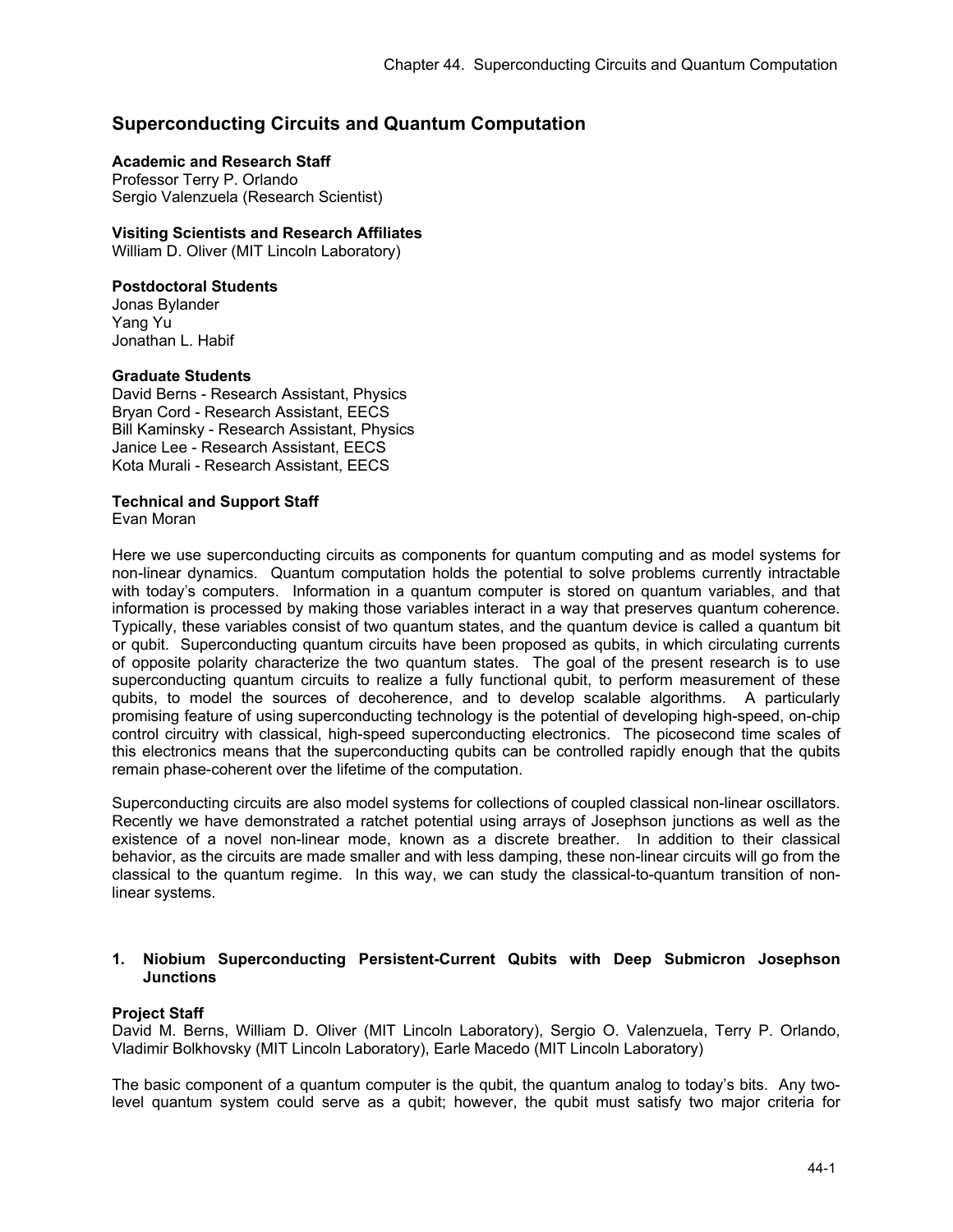practical quantum computing: long coherence times and the ability to scale to thousands of qubits. Persistent-current (PC) qubits are promising candidates for realizing such a large-scale quantum computer. The PC qubit is a superconducting circuit with Josephson Junction elements, which can be effectively operated as a two-level quantum system [1].

With a tri-layer process using optical lithography, we can create the deep-submicron Josephson Junctions required to realize large qubit tunnel-couplings, which allow improved immunity to dielectric-induced decoherence, and there is no foreseeable barrier to large-scale integration. We have recently begun measuring and characterizing the PC qubits designed with these deep-submicron Josephson Junctions fabricated with the Nb-Al/AlOx-Nb trilayers. Initial testing of the Josephson Junctions shows excellent performance down to sizes necessary for long decoherence times (Figure 1), and first studies of how the ground state of the new qubits changes as you sweep the applied DC flux show the large tunnelcouplings we were aiming for (Figure 2).



junctions, from 0.75 µm down to 0.1µm. Blown up in the inset is the 0.1 µm junction IV and we see a knee current of 40nA and a very large subgap resistance.

**Figure 1** : IV traces taken at 4K for a few different test **Figure 2** : Qubit step taken at dilution refrigerator temperatures with the device seen in the inset, where the larger junctions are 250nm on a side . One can clearly see that as you change the applied dc magnetic flux one sees the transition of the ground state from one circulating current state to the other.

### **REFERENCES**

[1] T.P. Orlando, J.E. Mooij, L. Tian, C.H. van der Wal, L.S. Levitov, S. Lloyd, J.J. Mazo, "Superconducting Persistent-Current Qubit," *Physical Review B: Condensed Matter and Materials Physics* 60(22): 15398-15413 (December 1999).

### **2. Mach-Zehnder Interferometry in a Persistent-Current Qubit**

### **Project Staff**

William D. Oliver (MIT Lincoln Laboratory), Yang Yu, Janice C. Lee, Karl K. Berggren, Leonid S. Levitov, Terry P. Orlando

We have demonstrated Mach-Zehnder (MZ)-type interferometry with a niobium superconducting persistent-current qubit. These experiments exhibit remarkable agreement with theory, and they will find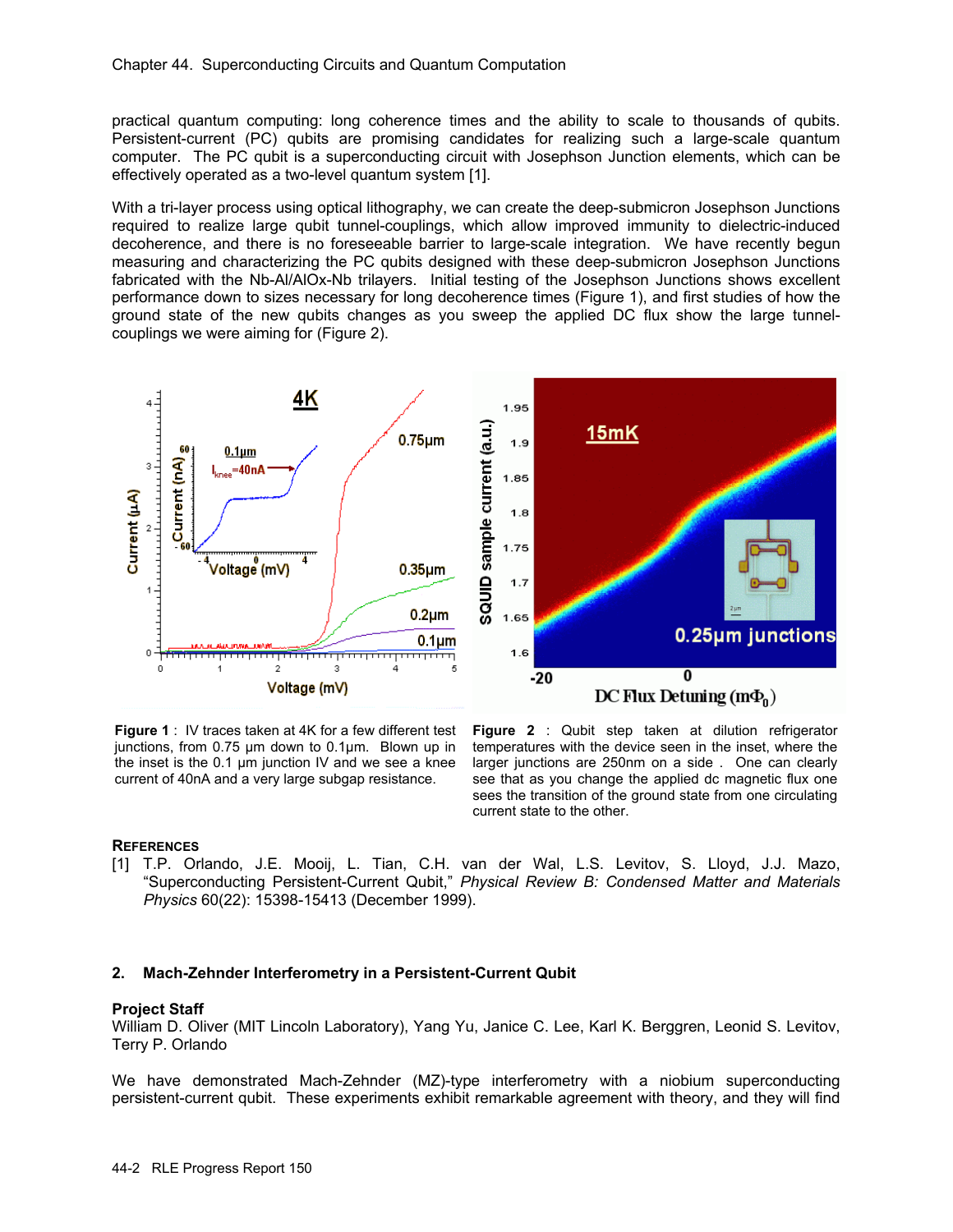application to non-adiabatic qubit control methods. The qubit is an artificial atom, the ground and firstexcited states of which exhibit an avoided crossing. Driving the qubit with a large-amplitude harmonic excitation sweeps it through this avoided crossing two times per period. The induced Landau-Zener (LZ) transitions at the avoided crossing cause coherent population transfer between the eigenstates, and the accumulated phase between LZ transitions varies with the driving amplitude. This is analogous to a Mach-Zehnder interferometer, where the LZ transition is the beasmplitter and the relative phase accumulated between LZ transitions is the optical path length difference between the arms of the interferometer. Over the entire length of the microwave driving pulse we have a sequence of Mach-Zehnder interferometers. We have observed MZ quantum interference fringes as a function of the driving amplitude for single- and multi-photon excitations.



**Figure 1**: (a) Energy of the two-level system. Starting at the marker, the qubit state is swept through the avoided crossing twice, accumulating a phase between the LZ transitions that occur. (b) The corresponding energy variation over a few pulse periods. The sequence of LZ transitions and phase accumulation are analogous to a sequence of Mach-Zehnder interferometers. (c) Qubit population as a function of driving amplitude. We see the Bessel dependence to the Mach-Zehnder-like quantum interference for n-photon transitions.

#### **REFERENCES**

[1] W.D. Oliver, Y. Yu, J.C. Lee, K.K. Berggren, L.S. Levitov, T.P. Orlando, "Mach-Zehnder Interferometry in a Strong Driven Superconducting Qubit," *Science* 310(9): 1653-1657 (December 2005)

### **3. Coherent Quasi-classical Dynamics of a Niobium Persistent-Current Qubit**

#### **Project Staff**

David M. Berns, Sergio O. Valenzuela, William D. Oliver, Leonid S. Levitov, Terry P. Orlando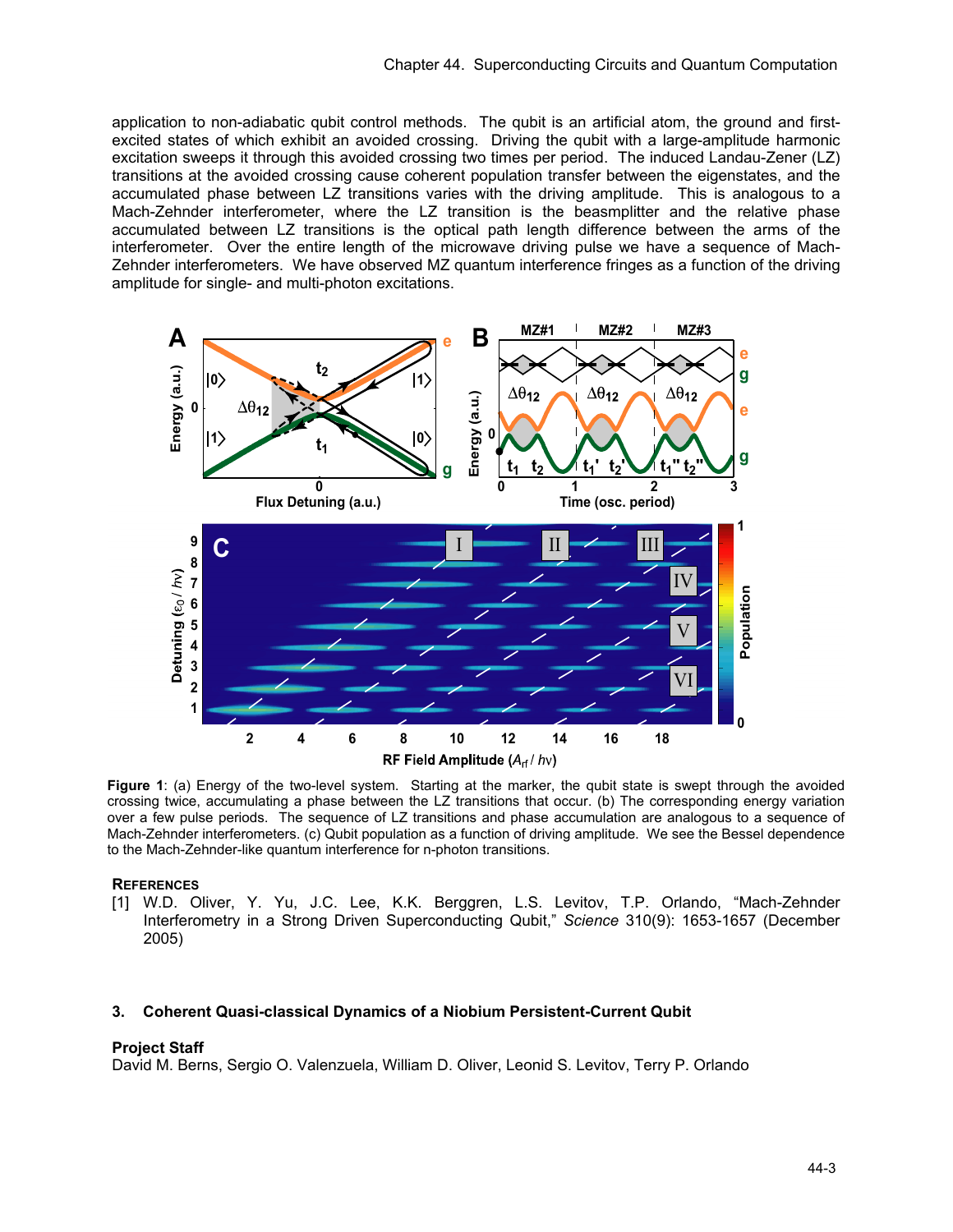We have recently demonstrated Mach-Zehnder (MZ)-type interferometry in the persistent-current (PC) qubit, in the strong driving limit [1]. We have now extended this work to much lower driving frequencies. By driving our system at frequencies smaller than our linewidth we have observed a new regime of quasiclassical dynamics within the strong driving limit. Now a transition at a DC flux detuning resonant with n photons is assisted by neighboring resonances. In this regime we find remarkable agreement to theory by assuming the population transfer rate for the nth photon resonance is the sum of rates from all other resonances.



**Figure 1**: Qubit population as a function of driving amplitude. (a) Driving frequency = 270MHz. We see the Bessel dependence to the Mach-Zehnder-like quantum interference for n-photon transitions. (b) Driving frequency = 90MHz. Individual resonances are no longer distinguishable but we still see coherent quantum interference.

### **REFERENCES**

[1] W.D. Oliver, Y. Yu, J.C. Lee, K.K. Berggren, L.S. Levitov, T.P. Orlando, "Mach-Zehnder Interferometry in a Strong Driven Superconducting Qubit," *Science* 310(9): 1653-1657 (December 2005)

# **4. Microwave-Induced Cooling of a Superconducting Qubit**

### **Project Staff**

Sergio O. Valenzuela, William D. Oliver, David M. Berns, Karl K. Berggren, Leonid S. Levitov, Terry P. Orlando

We have recently demonstrated microwave-induced cooling in a superconducting flux qubit [1]. The thermal population in the first-excited state of the qubit is driven to a higher-excited state by way of a sideband transition. Subsequent relaxation into the ground state results in cooling. Effective temperatures as low as 3 millikelvin are achieved for bath temperatures from 30 - 400 millikelvin, a cooling factor between 10 and 100. This demonstration provides an analog to optical cooling of trapped ions and atoms and is generalizable to other solid-state quantum systems. Active cooling of qubits, applied to quantum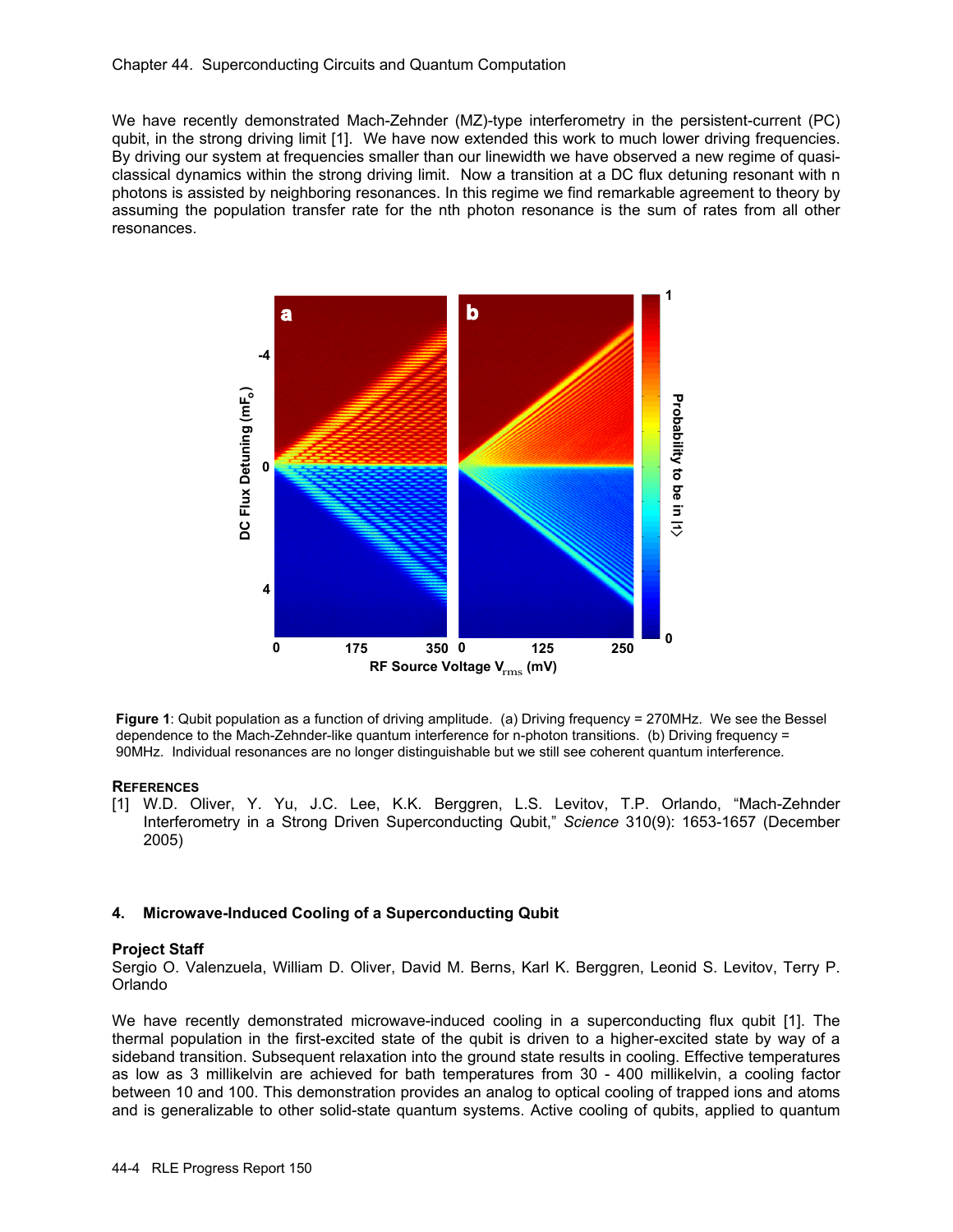information science, provides a means for qubit-state preparation with improved fidelity and for suppressing decoherence in multi-qubit systems.



**Figure 1:** Sideband cooling in a flux qubit. (a) Double well illustration of cooling. External excitation transfers thermal population from state 1 to state 2, from which it decays to the ground state 0. (b) Band diagram illustion of cooling. 1 to 2 transitions are driven resonantly at high driving frequencies and occurr adiabatically at low driving frequency. (c) Thermal population cooled at different frequencies. Cooling from 300mK to as low as 3mK is shown.

#### **REFERENCES:**

[1] S.O. Valenzuela, W.D. Oliver, D.M. Berns, K.K. Berggren, L.S. Levitov, and T.P. Orlando, "Microwave-Induced Cooling of a Superconducting Qubit," *Science* 314: 1589 (2006).

### **5. Resonant Readout of a Persistent Current Qubit**

#### **Sponsors**

AFOSR Grant F49620-01-1-0457 under the DOD University Research Initiative on Nanotechnology (DURINT) program, and by ARDA, and LPS.

#### **Project Staff**

Janice C. Lee, William D. Oliver (MIT Lincoln Laboratory), Terry P. Orlando

The two logical states of a persistent current (PC) qubit correspond to oppositely circulating currents in the qubit loop. The induced magnetic flux associated with the current either adds to or subtracts from the background flux. The state of the qubit can thus be detected by a DC SQUID magnetometer inductively coupled to the qubit.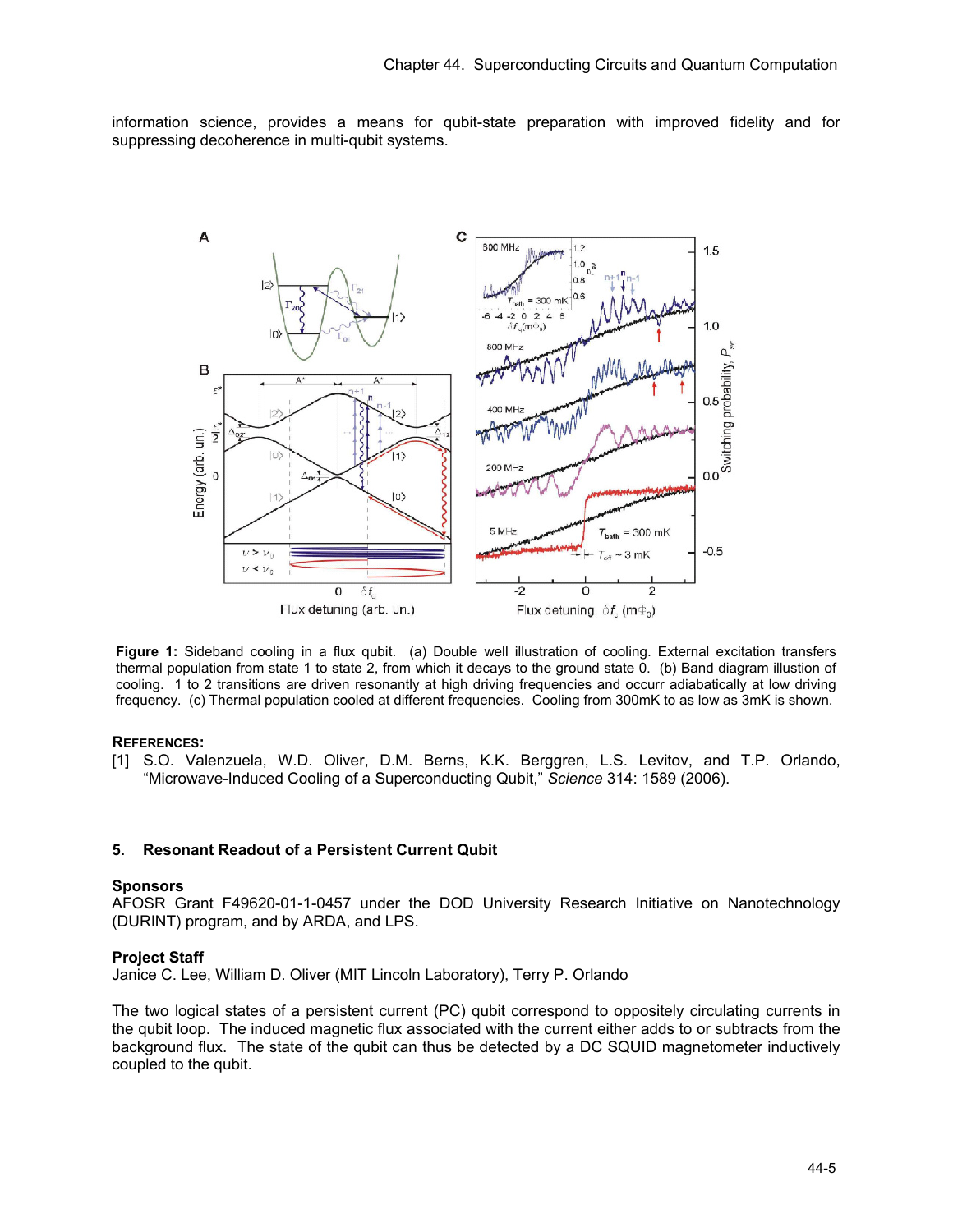We have implemented a resonant technique that uses a SQUID as a flux-sensitive Josephson inductor for qubit readout. This approach keeps the readout SQUID biased at low currents along the supercurrent branch. The low bias reduces the level of decoherence on the qubit, and is more desirable for quantum computing applications. We incorporated the SQUID inductor in a high-Q on-chip resonant circuit, and were able to distinguish the two flux states of a niobium PC qubit by observing a shift in the resonant frequency of the readout circuit. The nonlinear nature of the SQUID Josephson inductance as well as its effect on the resonant spectra of the readout circuit was also characterized.





**Figure 1a:** The SQUID inductor is incorporated in a resonant readout circuit. It is inductively coupled to a PC qubit to detect its state. Figure 1b: A transition of the qubit state changes the Josephson inductance of the SQUID, and can be sensed as a shift in the resonant frequency of the readout circuit.

**Figure 2**: Experimental results at 300mK: the lower plot (left axis) shows the modulation of the resonant frequency with external magnetic field. Qubit steps corresponding to transitions between opposite flux states were observed at every 1.3 periods of the SQUID lobe. The upper plot (right axis) shows the corresponding peak amplitude of the resonant spectrum. The dip in peak power coincides with the qubit step.

### **REFERENCES:**

- [1] J.C. Lee, W.D. Oliver, and T.P. Orlando, "Resonant Readout of a Persistent Current Qubit," *IEEE Transactions on Applied Superconductivity* 15(2): 841 - 844 (June 2005)
- [2] J.C. Lee, "Magnetic Flux Measurement of Superconducting Qubits with Josephson Inductors," Master of Science thesis, MIT, 2002

### **6. Type-II Quantum Computing Using Superconducting Qubits**

#### **Sponsors:**

AFOSR grant F49620-01-1-0461, Fannie and John Hertz Foundation

#### **Project Staff:**

David Berns, William M. Kaminsky, Bryan Cord, Karl Berggren, Dr. William Oliver (MIT Lincoln Laboratory), Terry P. Orlando

Most algorithms designed for quantum computers will not best their classical counterparts until they are implemented with thousands of qubits. For example, the factoring of binary numbers with a quantum computer is estimated to be faster than a classical computer only when the length of the number is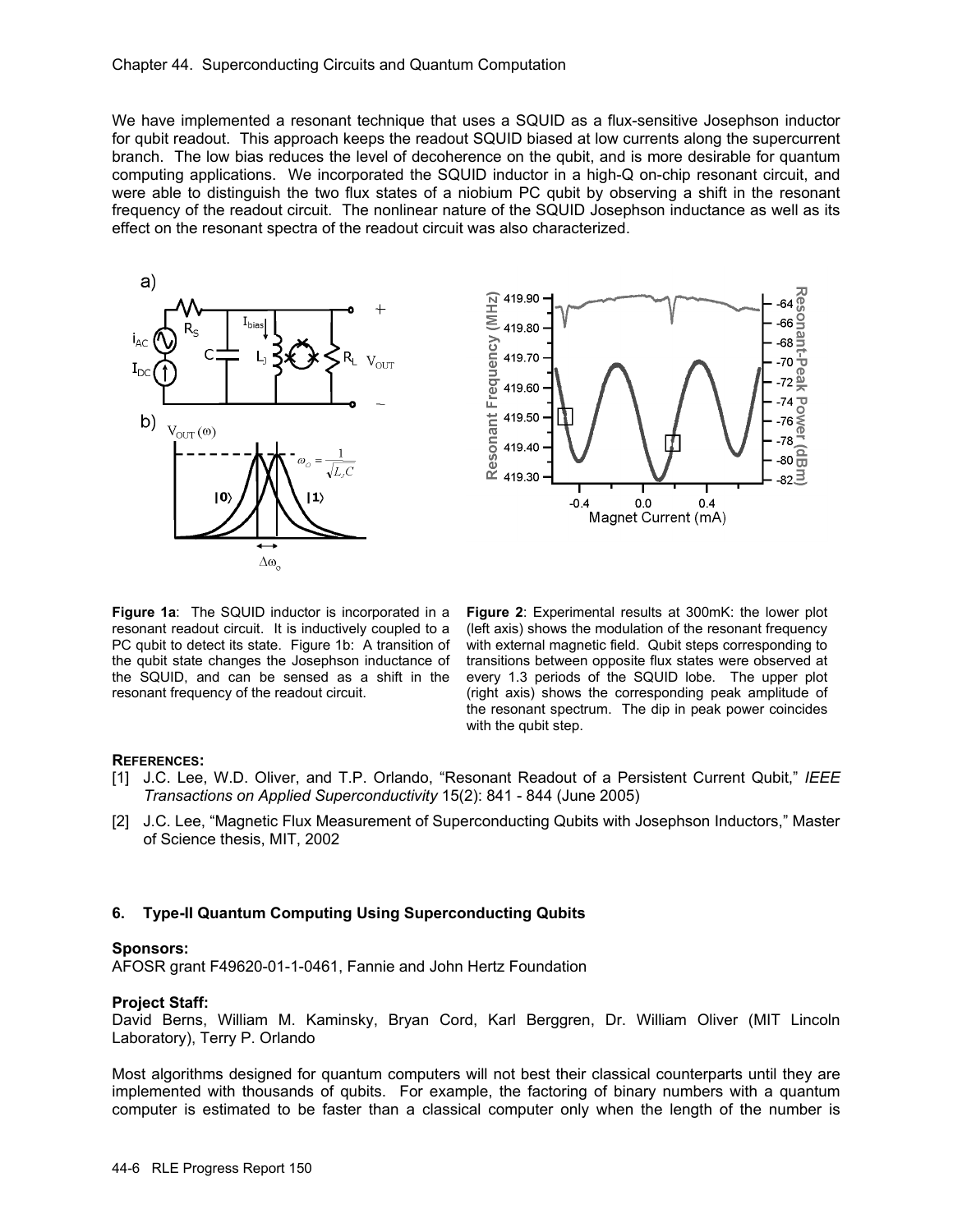greater than about 500 digits [1]. In contrast, the Factorized Quantum Lattice-Gas Algorithm (FQLGA) [2] for fluid dynamics simulation, even when run on a quantum computer significantly smaller than the one just discussed, has significant advantages over its classical counterparts.

The FQLGA is the quantum version of classical lattice-gases (CLG)[3]. CLG are an extension of classical cellular automata with the goal of simulating fluid dynamics without reference to specific microscopic interactions. The binary nature of the CLG lattice variables is replaced for the FQLGA by the Hilbert space of a two-level quantum system. The results of this replacement are similar to that of the lattice-Boltzmann model, but with a few significant differences [4]. The first is the exponential decrease in required memory. The second is the ability to simulate arbitrarily small viscosities.

We have recently developed two implementations of the algorithm for the 1D diffusion equation using the PC Qubit. The first consists of initializing the qubits while keeping them in their ground state, and then performing the collision by quickly changing their flux bias points and then performing a single /2 pulse(Fig.1). This initialization technique could prove quite useful, since relaxation effects are avoided, but the way we have implemented the collision is not easily generalized to other collisions. A more general collision implementation was then developed by decomposing the unitary collision matrix into a sequence of single qubit rotations and coupled free evolution. The single qubit rotations then also serve to initialize the fluid's mass density.



**Fig.1.** Simulation of the FQLGA for 1D diffusion is pictured(o) alongside simulation of the first proposed implementation(+). The expected diffusion of a gaussian is observed.

### **REFERENCES:**

- [1] K. Berggren, "Quantum Computing with Superconductors," *Proceedings of the IEEE* 92(10): 1630 (2004).
- [2] J. Yepez, "Quantum Computation and Quantum Communication," *Lecture Notes in Computer Science* 1509, Springer-Verlag 35 (1999).
- [3] D. A. Wolf-Gladrow, "Lattice-Gas Cellular Automata and Lattice Boltzmann Models," Edited by A. Dold et al., Springer (2000).
- [4] J. Yepez, "An Efficient Quantum Algorithm for the One-Dimensional Burgers Equation," quantph/0210092.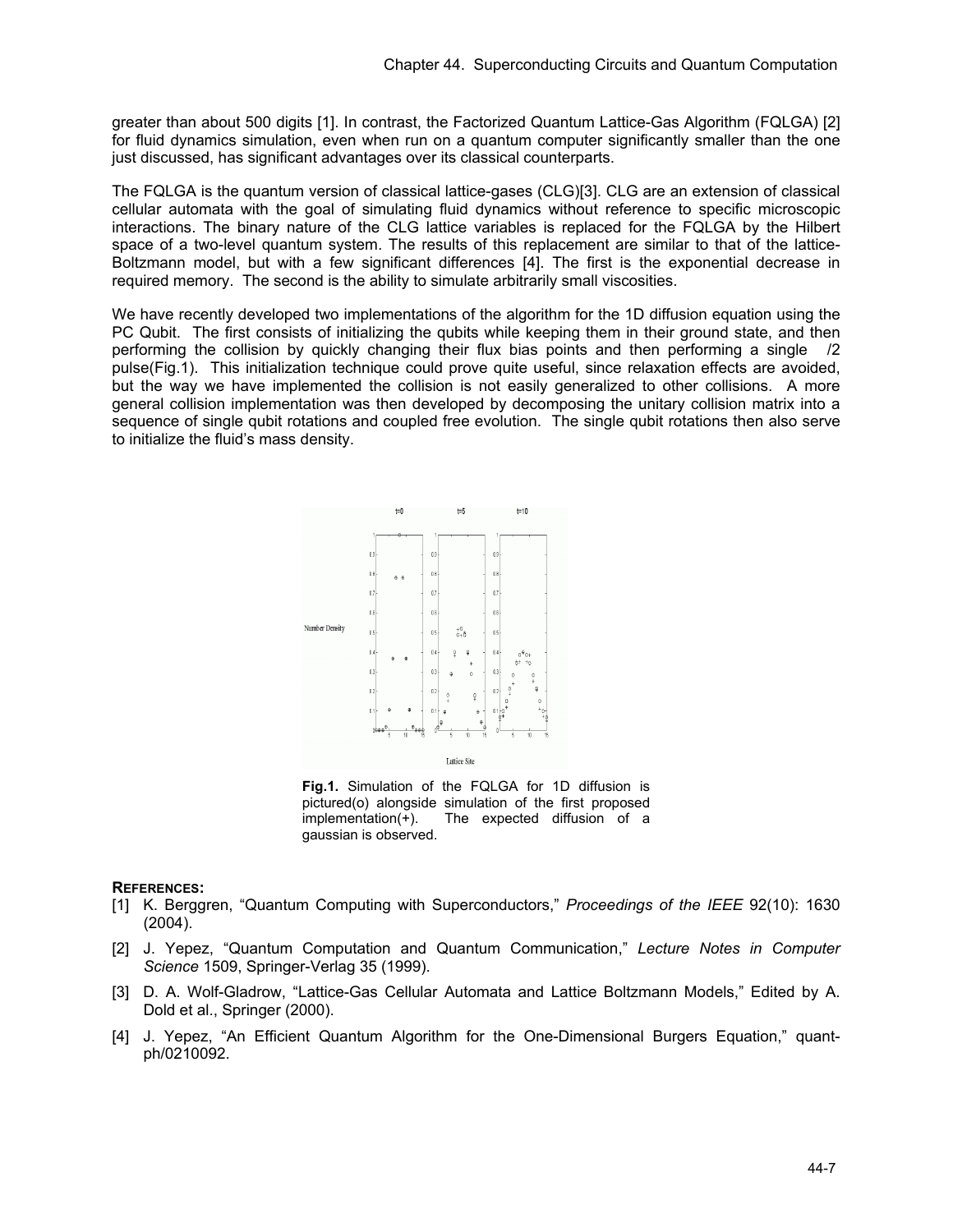### **7. Scalable Superconducting Architecture for Adiabatic Quantum Computation**

### **Sponsors**

The Fannie and John Hertz Foundation

### **Project Staff**

William M. Kaminsky, Seth Lloyd, Terry P. Orlando

Adiabatic quantum computation (AQC) is an approach to universal quantum computation in which the entire computation is performed in the ground state of a suitably chosen Hamiltonian [1]. As such, AQC offers intrinsic protection against dephasing and dissipation [2,3]. Moreover, AQC naturally suggests a novel quantum approach to the classically intractable constrained minimization problems of the complexity class NP. Namely, by exploiting the ability of coherent quantum systems to follow adiabatically the ground state of a slowly changing Hamiltonian, AQC promises to bypass automatically the many separated local minima occurring in difficult constrained minimization problems that are responsible for the inefficiency of classical minimization algorithms. To date, most research on AQC [4- 8] has focused on determining the precise extent to which it could outperform classical minimization algorithms. The tantalizing possibility remains that---at least for all practical purposes---AQC offers at least a large polynomial, and often an exponential, speedup over classical algorithms. However, it may be the case that in the same way the efficiency of many practical classical algorithms for NP problems can only be established empirically, the efficiency of AQC on large instances of classically intractable problems can only be established by building a large-scale AQC experiment.

To make feasible such a large-scale AQC experiment, we have proposed a scalable architecture for AQC based on the superconducting persistent-current (PC) qubits [9, 10] already under development here at MIT. As first proposed in [11], the architecture naturally incorporates the terms present in the PC qubit Hamiltonian by exploiting the isomorphism [12] between antiferromagnetic Ising models in applied magnetic fields and the canonical NP-complete graph theory problem Max Independent Set. Such a design notably removes any need for the interqubit couplings to be varied during the computation. Moreover, since Max Independent Set remains NP-complete even when restricted to planar graphs where each vertex is connected to no more than 3 others by edges, a scalable programmable architecture capable of posing any problem in the class NP may simply take the form of a 2D, hexagonal, square, or triangular lattice of qubits. Finally, the latest version of the architecture [13] permits interqubit couplings to be limited to nearest-neighbors and qubit measurements to be inefficient.

### **REFERENCES:**

- [1] D. Aharonov, W. van Dam, J. Kempe, Z. Landau, S. Lloyd, O. Regev, "Adiabatic Quantum Computation is Equivalent to Standard Quantum Computation," The Quantum Physics E-Print Archive, no. 0405098, March 2005; available: http://arxiv.org/abs/quant-ph/0405098.
- [2] A.M. Childs, E. Farhi, J. Preskill, "Robustness of Adiabatic Quantum Computation," Physical Review A: Atomic, Molecular, and Optical Physics 65(1) 012322: 1-10 (January 2002).
- [3] J. Roland, N.J. Cerf, "Noise Resistance of Adiabatic Quantum Computation Using Random Matrix Theory," Physical Review A: Atomic, Molecular, and Optical Physics 71(3) 032330: 1-9 (March 2005).
- [4] E. Farhi, J. Goldstone, S. Gutmann, J. Lapan, A. Lundgren, D. Preda, "A Quantum Adiabatic Evolution Algorithm Applied to Random Instances of an NP Complete Problem," *Science* 292: 472- 475 (April 2001).
- [5] A.M. Childs, E. Farhi, J. Goldstone, S. Gutmann, "Finding Cliques by Quantum Adiabatic Evolution," *Quantum Information and Computation* 2(3): 181-191 (May 2002).
- [6] W. van Dam, M. Mosca, U. Vazirani, "How Powerful is Adiabatic Quantum Computation?" presented at the 42nd Annual Symposium on Foundations of Computer Science, Las Vegas, Nevada, pages 279–287, October 2001.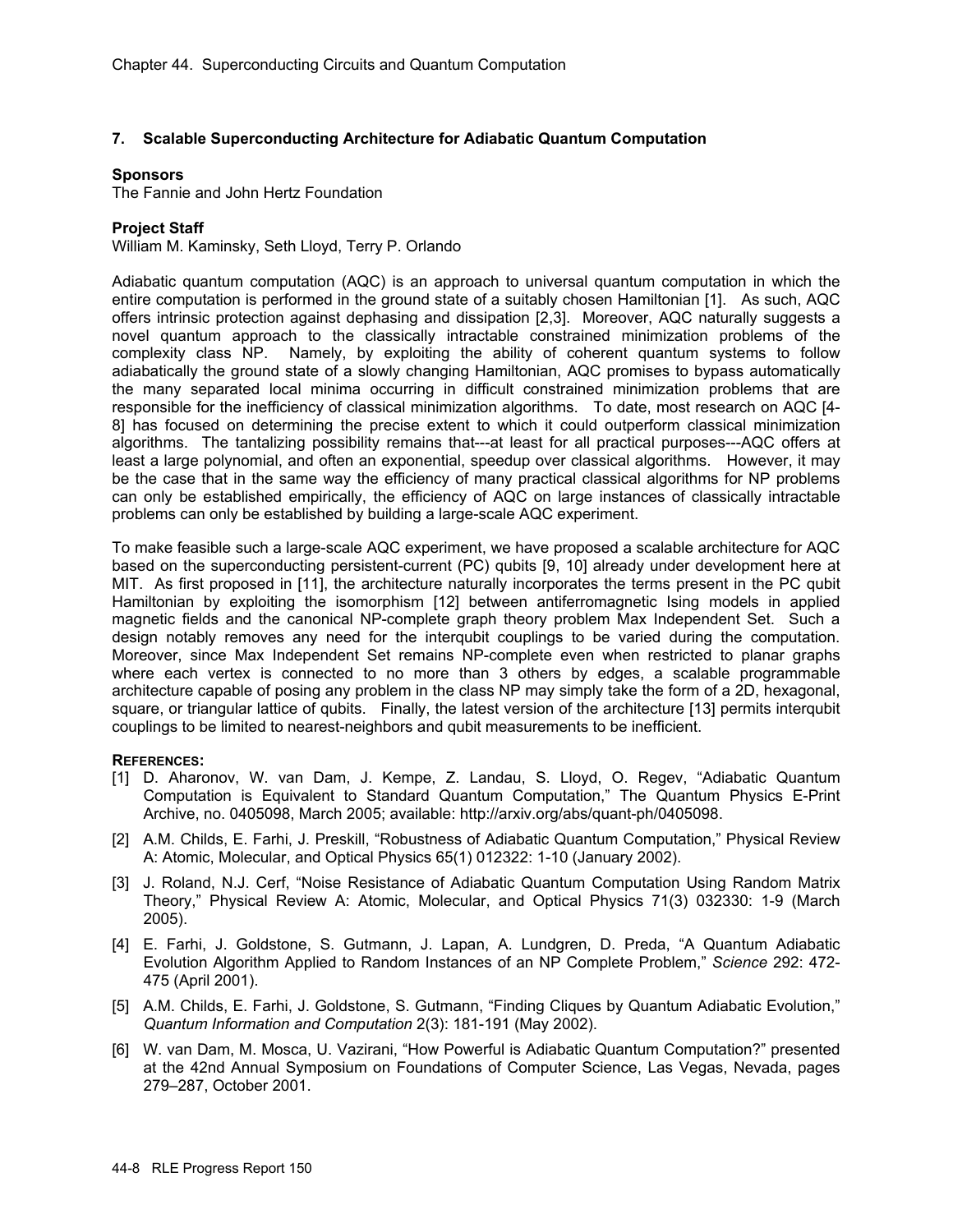- [7] E. Farhi, J. Goldstone, S. Gutmann, "Quantum Adiabatic Evolution Algorithms versus Simulated Annealing," *The Quantum Physics E-Print Archive*, 0201031 (January 2002); available: http://arxiv.org/abs/quant-ph/0201031.
- [8] G.E. Santoro, R. Martonak, E. Tosatti, R. Car, "Theory of Quantum Annealing of an Ising Spin Glass," *Science*, 295: 2427-2430 (March 2002).
- [9] J. E. Mooij, T. P. Orlando, L. Levitov, Lin Tian, Caspar H. van der Wal, and Seth Lloyd, "Josephson Persistent-Current Qubit," *Science* 285: 1036-1039 (August 1999).
- [10] T.P. Orlando, J.E. Mooij, L. Tian, C.H. van der Wal, L.S. Levitov, S. Lloyd, J.J. Mazo, "Superconducting Persistent-current Qubit," *Physical Review B: Condensed Matter and Materials Physics*, 60(22): 15398-15413 (December 1999).
- [11] W.M. Kaminsky, S. Lloyd, "Scalable Architecture for Adiabatic Quantum Computing of NP-hard Problems," in *Quantum Computing and Quantum Bits in Mesoscopic Systems*, ed. A.J. Leggett, B. Ruggiero, P. Silvestrini, (New York: Kluwer Academic, 2004), 229-236.
- [12] F. Barahona, "On the Computational Complexity of Ising Spin Glass Models," *Journal of Physics A: Mathematical and General*, 15(10): 3241-3253 (October 1982).
- [13] W.M. Kaminsky, S. Lloyd, T.P. Orlando, "Scalable Superconducting Architecture for Adiabatic Quantum Computation," *The Quantum Physics E-Print Archive* no. 0403090 (March 2004); available: http://arxiv.org/abs/quant-ph/0403090.

# **8. Fabrication Methods for Adiabatic Quantum Computing Devices**

### **Sponsors**

Quantum Computing Graduate Research Fellowship, AFOSR grant F49620-01-1-0461

### **Project Staff**

Bryan M. Cord, William M. Kaminsky, Terry P. Orlando, Karl K. Berggren

Adiabatic quantum computing devices (AQCs) have been implemented successfully in several types of systems, including ion traps, nuclear spins, and photon cavities. However, we find implementing AQCs in superconductive circuits offers several key advantages. Primarily, using standard techniques adapted from the semiconductor industry, we can fabricate very large numbers of superconductor-based qubits in CMOS-compatible materials, [1].

The stringent resolution and uniformity requirements for AQC devices present an interesting fabrication challenge. In order to perform certain AQC experiments, Josephson junctions with diameters of  $\sim$  50 nm are useful. While previous quantum computing experiments at MIT used devices fabricated using optical projection lithography, sub-100 nm dimensions require alternate techniques, such as electron-beam lithography and suspended shadow-mask evaporation. Additionally, the uniformity of these nanoscale junctions must be high and the areas of the Josephson junctions within a single device must exhibit very low variation.

No readily-available lithographic technology meets these requirements, so research is being conducted on methods of defining arbitrary features as small as 50 nm with the precision required for adiabatic quantum computing. Current experiments have focused on improving the resolution and uniformity of the scanning electron-beam lithography (SEBL) system in the Nanostructures Laboratory, particularly in investigating the effects of different pattern geometries on the uniformity of very small features. Parallel work is also being done on a reliable, automated method of measuring the dimensions of very small structures for the purposes of determining uniformity, using scanning electron microscope (SEM) images and image-processing software.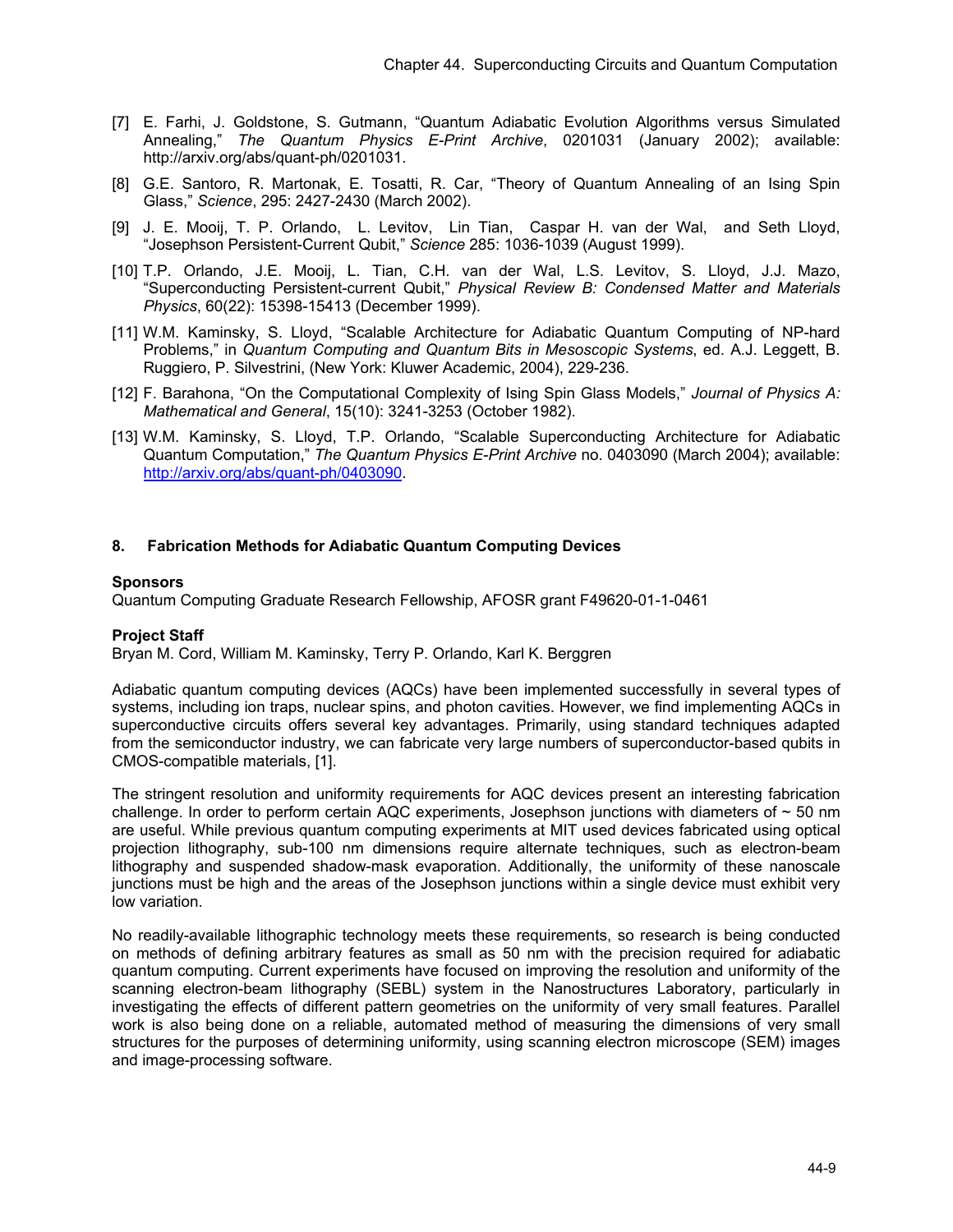

**Figure** 1: SEM of an array of 60nm diameter features in photoresist.



**Figure 2**: SEM of an 0.007µm2 Al/AlOx/Al Josephson junction fabricated via shadow-mask evaporation.

### **REFERENCES:**

[1] K.K. Berggren, "Quantum Computing with Superconductors," *Proceedings of the IEEE*, 92(10): 1630- 1638 (October 2004).

# **Publications**

#### **Journal Articles**

W.D. Oliver, Y. Yu, J.C. Lee, K.K. Berggren, L.S. Levitov, T.P. Orlando, "Mach-Zehnder Interferometry in a Strong Driven Superconducting Qubit," *Science* 310(9): 1653-1657 (December 2005)

J.C. Lee, W.D. Oliver, T.P. Orlando, and K.K. Berggren, "Resonant Readout of a Persistent Current Qubit," *IEEE Transactions on Applied Superconductivity* 15(2): 841-844 (June 2005).

D.M. Berns, and T.P. Orlando, "Implementation Schemes for the Factorized Quantum Lattice-Gas Algorithm for the One Dimensional Diffusion Equation Using Persistent-Current Qubits," *Quantum Information Processing* 4(4): 265 (2005).

K. Segall, J.J. Mazo, and T.P. Orlando, "Multiple Junction Biasing of Superconducting Tunnel Junction Detectors," *Applied Physics Letters* 86: 153507:1-3 (Apr. 2005).

K.V.R.M. Murali, Z. Dutton, W.D. Oliver, D.S. Crankshaw, and T.P. Orlando, "Probing Decoherence with Electromagnetically Induced Transparency in Superconductive Quantum Circuits," *Physical Review Letters* 93(8): 087003 (August 2004).

Y. Yu, D. Nakada, J.C. Lee, B. Singh, D.S. Crankshaw, T.P. Orlando, W.D. Oliver, and K.K. Berggren, "Energy Relaxation Time between Macroscopic Quantum Levels in a Superconducting Persistent-Current Qubit," *Physical Review Letters* 92(11): 117904:1-4 (2004).

D.S. Crankshaw, K. Segall, D. Nakada, T.P. Orlando, L.S. Levitov, S. Lloyd, S.O. Valenzuela, N. Markovic, M. Tinkham, and K.K. Berggren, "DC Measurements of Macroscopic Quantum Levels in a Superconducting Qubit Structure with a Time-Ordered Meter," *Physical Review B* 69(14): 144518:1-9 (April 2004).

W.M. Kaminsky, and S. Lloyd, "Scalable Architecture for Adiabatic Quantum Computing of NP-Hard Problems, in Quantum Computing and Quantum Bits in Mesoscopic Systems," *Kluwer Academic* (2003)